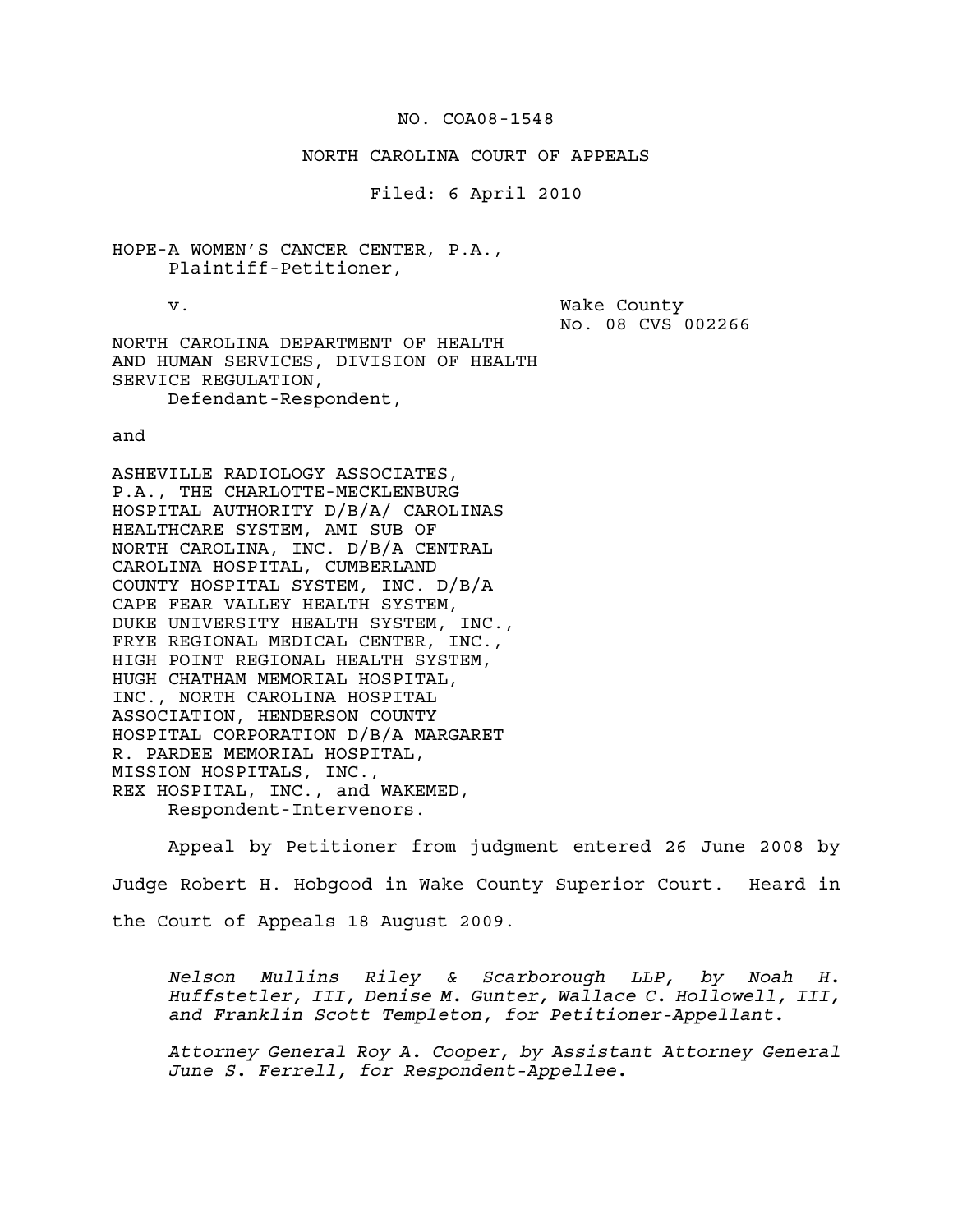*Bode, Call & Stroupe, LLP*, *by Robert V. Bode, Diana Evans Ricketts, and S. Todd Hemphill, for Respondent-Intervenor-Appellees AMI SUB of North Carolina Inc. d/b/a Central Carolina Hospital, Frye Regional Medical Center, Inc., Hugh Chatham Memorial Hospital, Inc., NCHA, Inc., d/b/a North Carolina Hospital Association.*

*K&L Gates LLP, by Gary S. Qualls, Colleen M. Crowley, and William W. Stewart, Jr., for Respondent-Intervenors-Appellees The Charlotte-Mecklenburg Hospital Authority d/b/a Carolinas HealthCare System, Cumberland County Hospital System, Inc. d/b/a Cape Fear Valley Health System, High Point Regional Health System, and Rex Hospital, Inc.*

*Smith Moore Leatherwood LLP, by Maureen Demarest Murray, Terrill Johnson Harris, and Allyson Jones Labban, for Respondent-Intervenor-Appellees WakeMed, Mission Hospitals, Inc., and Henderson County Hospital Corporation d/b/a Margaret R. Pardee Memorial Hospital.*

*Kirschbaum, Nanney, Keenan & Griffin, PA, by Frank S. Kirschbaum, for Respondent-Intervenor-Appellee Asheville Radiology Associates, P.A.*

*Catharine W. Cummer, for Respondent-Intervenor Appellee Duke University Health System, Inc.*

BEASLEY, Judge.

Hope-A Women's Cancer Center, P.A. (Hope) appeals from a judgment, affirming a declaratory ruling by the North Carolina Department of Health and Human Services, Division of Health Service Regulation (DHHS). DHHS denied Hope's request for a declaratory ruling that its "entry into the Services Agreement described in [its] request and its provision of diagnostic and radiation oncology services to its patients by means of that Services Agreement (the 'project'<sup>1</sup>)" would not constitute a "new

<sup>&</sup>lt;sup>1</sup> By use of the term "project" to describe Hope's proposed undertaking, we are *not* using it as defined by N.C. Gen. Stat. § 131E-176(20), which defines "Project" to mean "a proposal to undertake a capital expenditure *that results in the offering of a*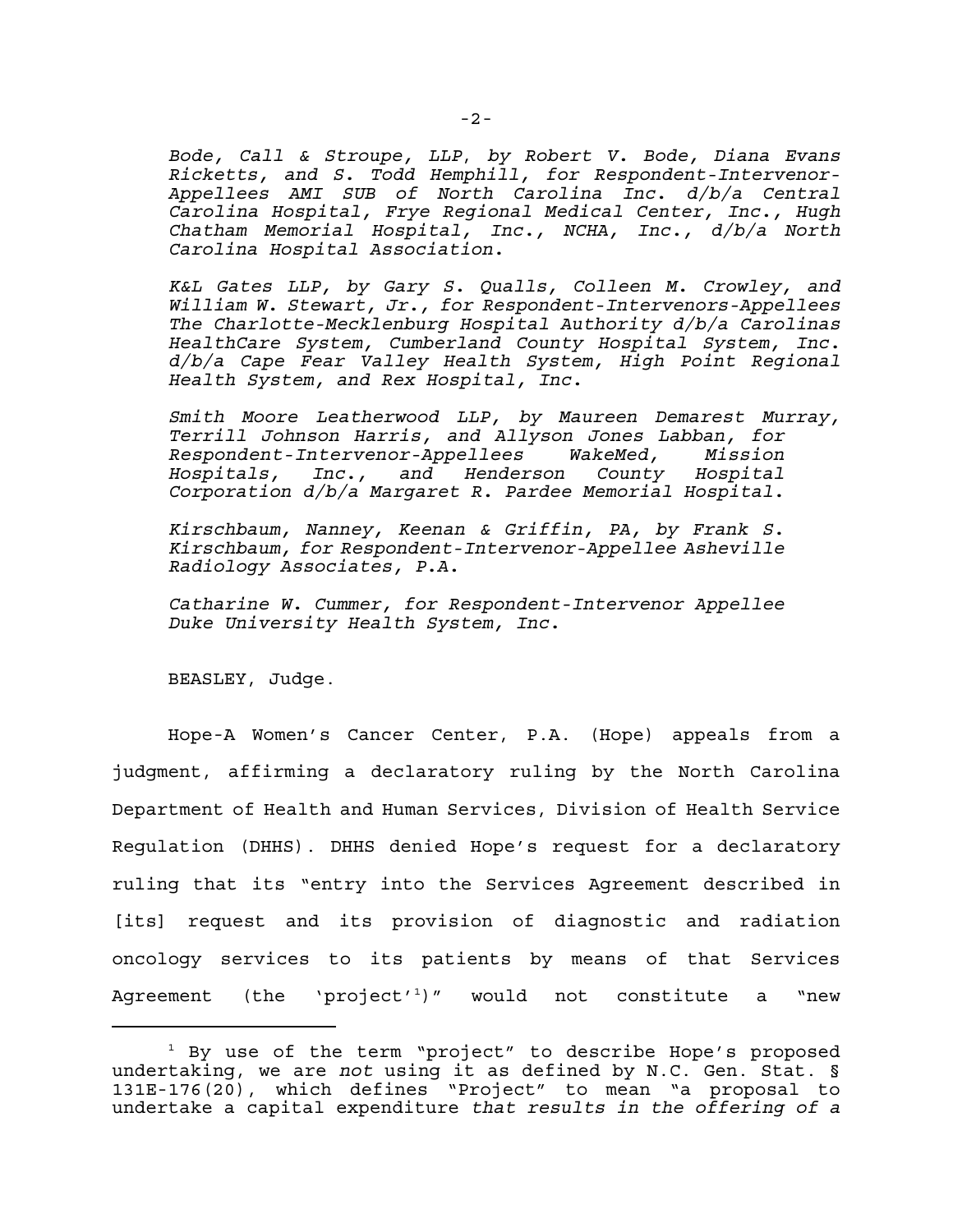institutional health service" as defined in N.C. Gen. Stat. § 131E-176(16)," but instead ruled that Hope would be required to obtain a certificate of need (CON) for the project. For the reasons stated below, we affirm.

Hope is a health service facility, located in Asheville, North Carolina, dedicated to the diagnosis and treatment of cancer and related diseases in women. In its request for declaratory ruling, Hope proposed to enter into a Services Agreement with an unidentified "out-of-state business corporation" (Provider). By the terms of the Services Agreement, the Provider would furnish Hope with diagnostic and radiation oncology services to provide for its patients. These services would be provided using the following equipment: a linear accelerator with a multi-leaf collimator, a dual use positron emission tomography (PET) scanner with computerized tomography (CT) capability (which would be used for both diagnostic and treatment simulation purposes), and a magnetic resonance imaging (MRI) scanner (collectively, Equipment). The Provider would also furnish personnel, ancillary equipment, disposable supplies, maintenance services, and technical support necessary to the functioning of the Equipment. The terms of the

-3-

*new institutional health service* as defined by this Article." N.C. Gen. Stat. § 131E-176(20) (2009) (emphasis added). As the issue presented by Hope's request for declaratory ruling was whether Hope's proposed undertaking would constitute a "new institutional health service," to use the term in that manner would presume the answer to that issue. We use the term "project" only for convenience and because that is the term used in Hope's petition for judicial review.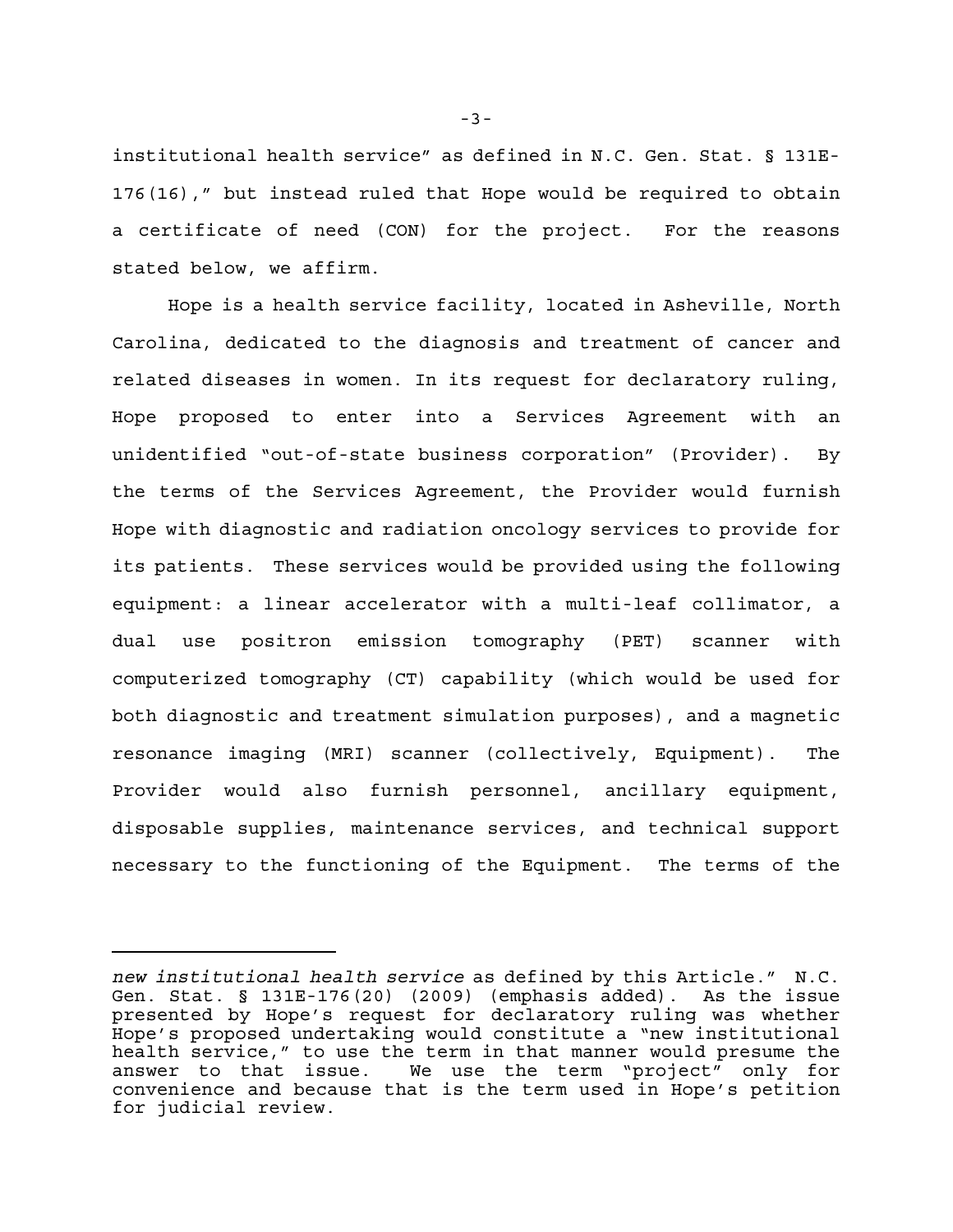Services Agreement would also provide for the following, in pertinent part:

> [T]he Provider will retain the risk of any loss or damage to the Equipment, and will be responsible for its insurance. The Provider will be liable for any property or other taxes on the Equipment. No specifically identified unit of the Equipment will be required to be furnished under the Services Agreement. So long as the Equipment meets the specifications set forth in the Services Agreement, the Provider will have the option to select the particular units of the Equipment to be used, and substitute units of the Equipment as may become necessary. Hope will not purchase, lease or otherwise acquire any ownership or property interest in the Equipment.

In November 2007, Hope submitted a request for a declaratory ruling pursuant to N.C. Gen. Stat. § 150B-4 and N.C. Admin. Code tit. 10A, r. 14A-0103 (June 2008). Hope requested a determination that its proposed project, including entry into the Services Agreement, did not constitute a "new institutional health service" as defined in N.C. Gen. Stat. § 131E-176(16) and therefore, did not require it to obtain a CON. Hope's request for declaratory ruling was opposed by Asheville Radiology Associates, P.A., North Carolina Hospital Association, The Charlotte Mecklenburg Hospital Authority d/b/a Carolinas HealthCare System (CHS), Cumberland County Hospital System, Inc. d/b/a Cape Fear Valley Health System (Cape Fear), High Point Regional Health System (High Point), Rex Hospital, Inc. (Rex), Onslow Memorial Hospital, Inc., Southeast Radiation Oncology Group, P.A., Wake Med, Central Carolina Hospital, Hugh Chatham Memorial Hospital, Inc., Mission Hospitals, Inc., and Margaret R.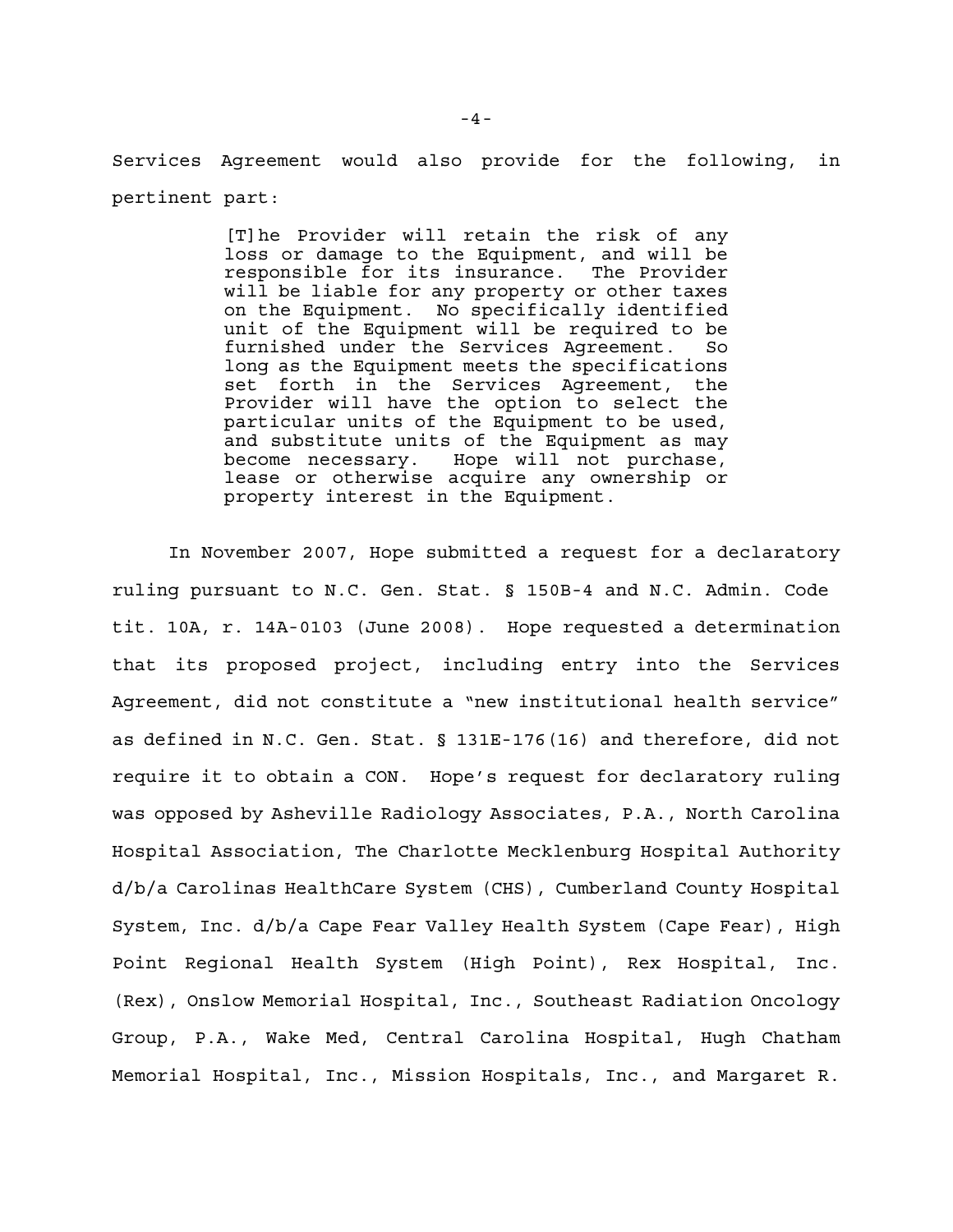Pardee Memorial Hospital (collectively, Commentators); all filed comments with DHHS opposing Hope's request for declaratory judgment. The North Carolina Medical Society submitted written comments in support of Hope's declaratory ruling request.

On 16 January 2008, DHHS filed a declaratory ruling denying Hope's request for a ruling that its proposed project would not require a CON. In February 2008, Hope petitioned for judicial review of DHHS's ruling in Wake County Superior Court, pursuant to N.C. Gen. Stat. §§ 150B-4, 150B-43, 150B-45, and 150B-46. Respondent-Intervenors-Appellees AMI SUB of North Carolina, Inc. d/b/a Central Carolina Hospital, Frye Regional Medical Center, Inc., Hugh Chatham Memorial Hospital, Inc., NCHA, Inc. d/b/a The North Carolina Hospital Association, Asheville Radiology Associates, P.A., Duke University Health System, Inc., Henderson County Hospital Corporation d/b/a Margaret R. Pardee Memorial Hospital, Mission Hospitals, Inc., Rex Hospital, Inc., Cumberland County Hospital System, Inc. d/b/a Cape Fear Valley Health System, High Point Regional Health System, The Charlotte-Mecklenburg Hospital Authority d/b/a Carolinas HealthCare System and WakeMed (collectively, Intervenors) filed motions to intervene on 4 April 2008, and these motions were granted by an order entered on 26 June 2008. The order allowing intervention permitted each Intervenor to have the same rights as a party and to participate fully in all aspects of the proceeding. In June 2008, the Wake County Superior Court affirmed DHHS's ruling. From this order, Hope appeals.

-5-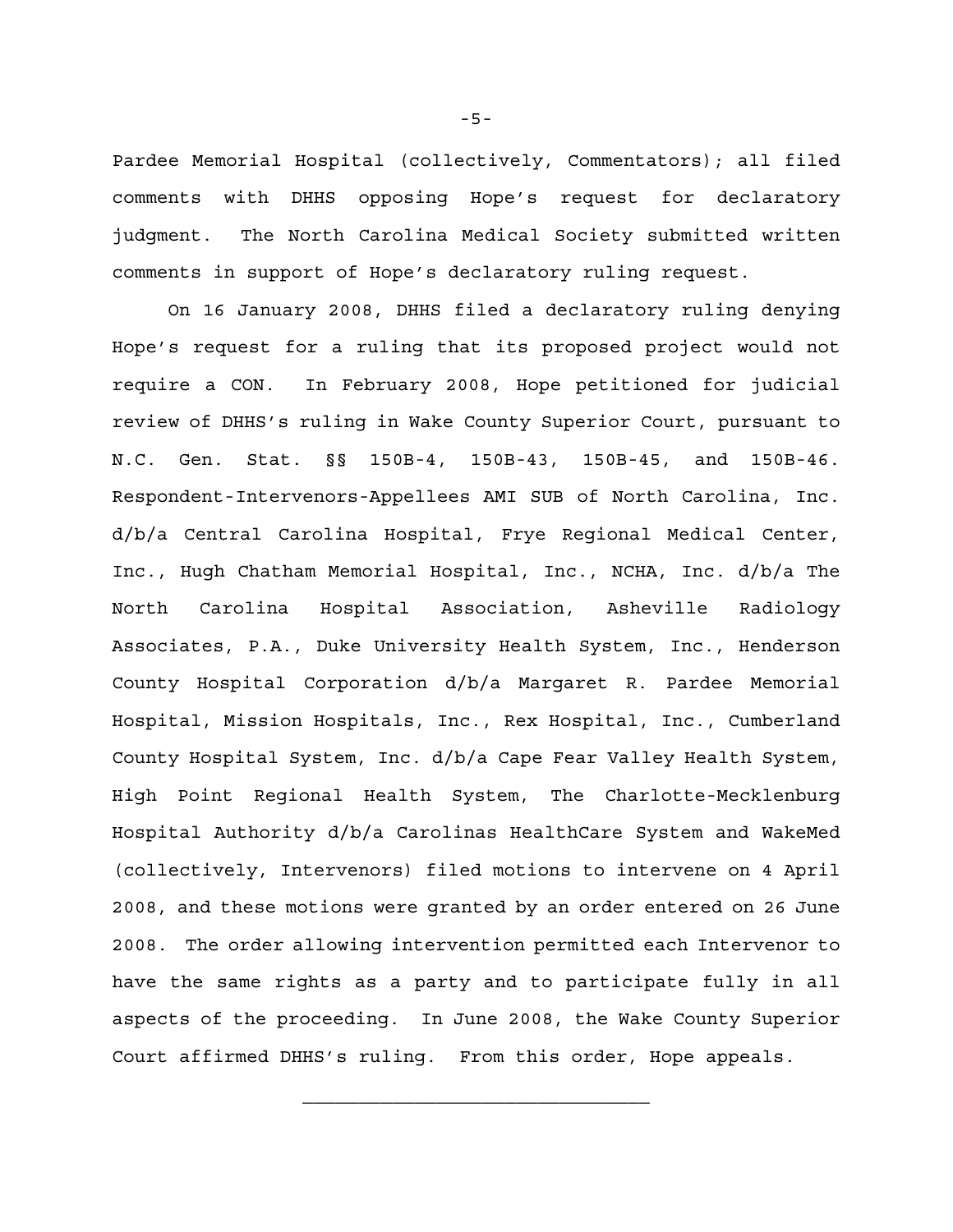Hope first argues that the trial court erred in affirming DHHS's declaratory ruling that Hope's project was a "new institutional health service" requiring a CON. Hope contends that its proposed project is not a "new institutional health service" under any subsection of N.C. Gen. Stat. § 131E-176(16). We disagree.

The standard of review

regarding an administrative decision consists of examining the superior court order for errors of law; i.e. determining first whether the superior court utilized the appropriate scope of review and, second, whether it did so correctly. The nature of the error asserted by the party seeking review of the agency decision dictates the proper scope of review.

*Christenbury Surgery Ctr. v. N.C. Dep't of Health & Human Servs.,* 138 N.C. App. 309, 311-312, 531 S.E.2d 219, 221 (2000) (citing *In re Declaratory Ruling by North Carolina Com'r of Ins.*, 134 N.C. App. 22, 517 S.E.2d 134 (1999)). If the appellant claims that the agency decision was based upon an error of law, review is *de novo*. *Christenbury*, 138 N.C. App. at 312, 531 S.E.2d at 221. If the alleged error is "one of statutory interpretation, the reviewing court is not bound by the agency's interpretation of the statute, although some deference is traditionally afforded the agency interpretation." *Id.* (citation omitted).

The trial court's order states that it reviewed DHHS's declaratory ruling *de novo*. Thus, the trial court applied the proper standard of review. We must now consider whether the trial

-6-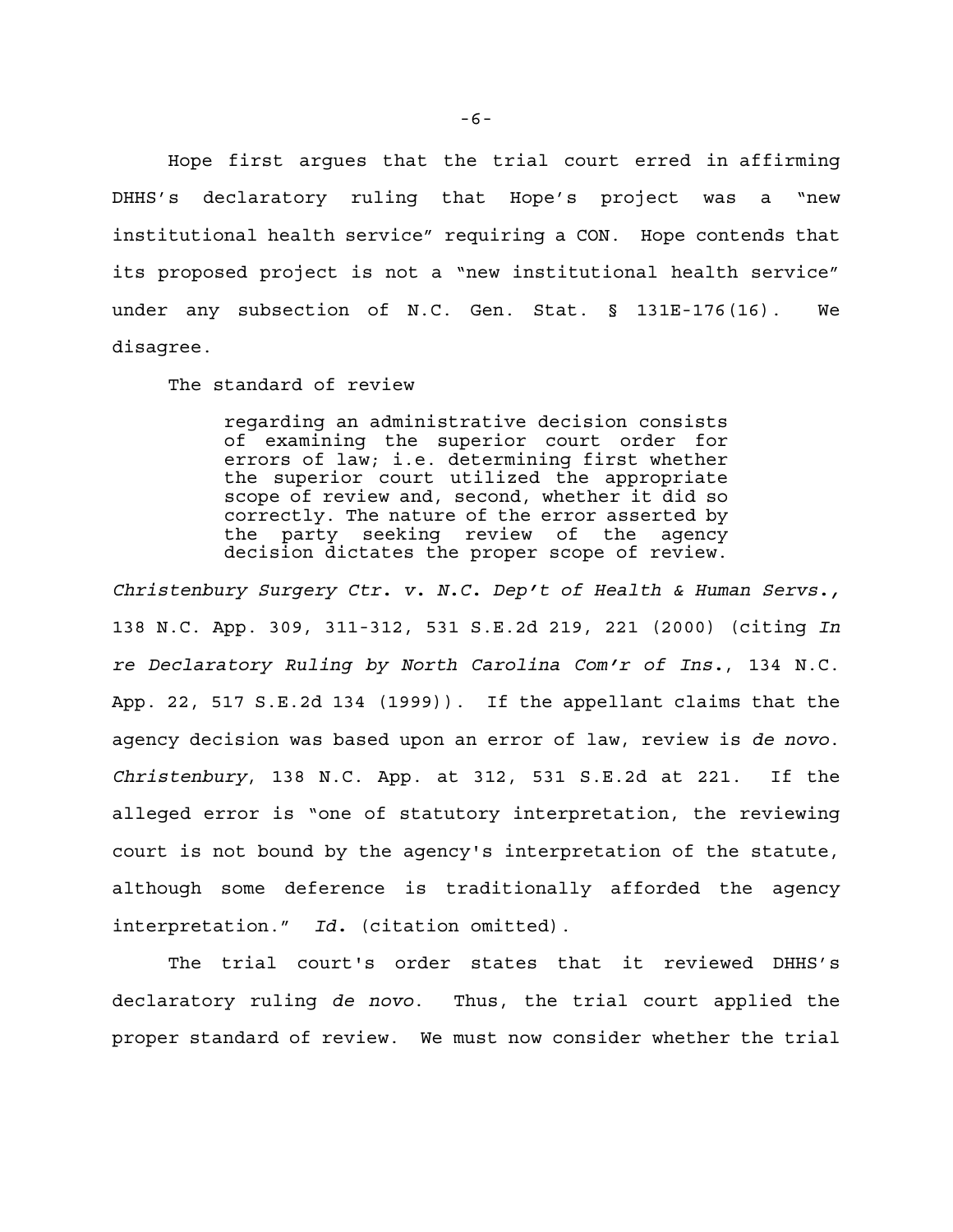court correctly applied *de novo* review to the legal issues raised by this appeal.

The General Assembly has set forth the activities requiring a CON in N.C. Gen. Stat. § 131E-178 as follows, in pertinent part:

> (a) No person shall offer or develop a new institutional health service without first obtaining a certificate of need from the Department . . . .

. . . .

(b) No person shall make an *acquisition by donation, lease, transfer, or comparable arrangement* without first obtaining a certificate of need from the Department, *if the acquisition would have been a new institutional health service if it had been made by purchase*. In determining whether an acquisition would have been a new institutional health service, the capital expenditure for the asset shall be deemed to be the fair market value of the asset or the cost of the asset, whichever is greater.

N.C. Gen. Stat. §§ 131E-178(a)-(b) (2009)(emphasis added). "The fundamental purpose of the certificate of need law is to limit the construction of health care facilities in this state to those that the public needs and that can be operated efficiently and economically for their benefit." *In Re Humana Hosp. Corp. v. N.C. Dept. of Human Resources*, 81 N.C. App. 628, 632, 345 S.E.2d 235, 237 (1986).

N.C. Gen. Stat. § 131E-176(16) defines the term "[n]ew institutional health services" as used in 131E-178(a). Hope contends that four subsections of N.C. Gen. Stat. § 131E-176(16) are potentially applicable to the project but argues that none of these subsections applies because of the features of the Services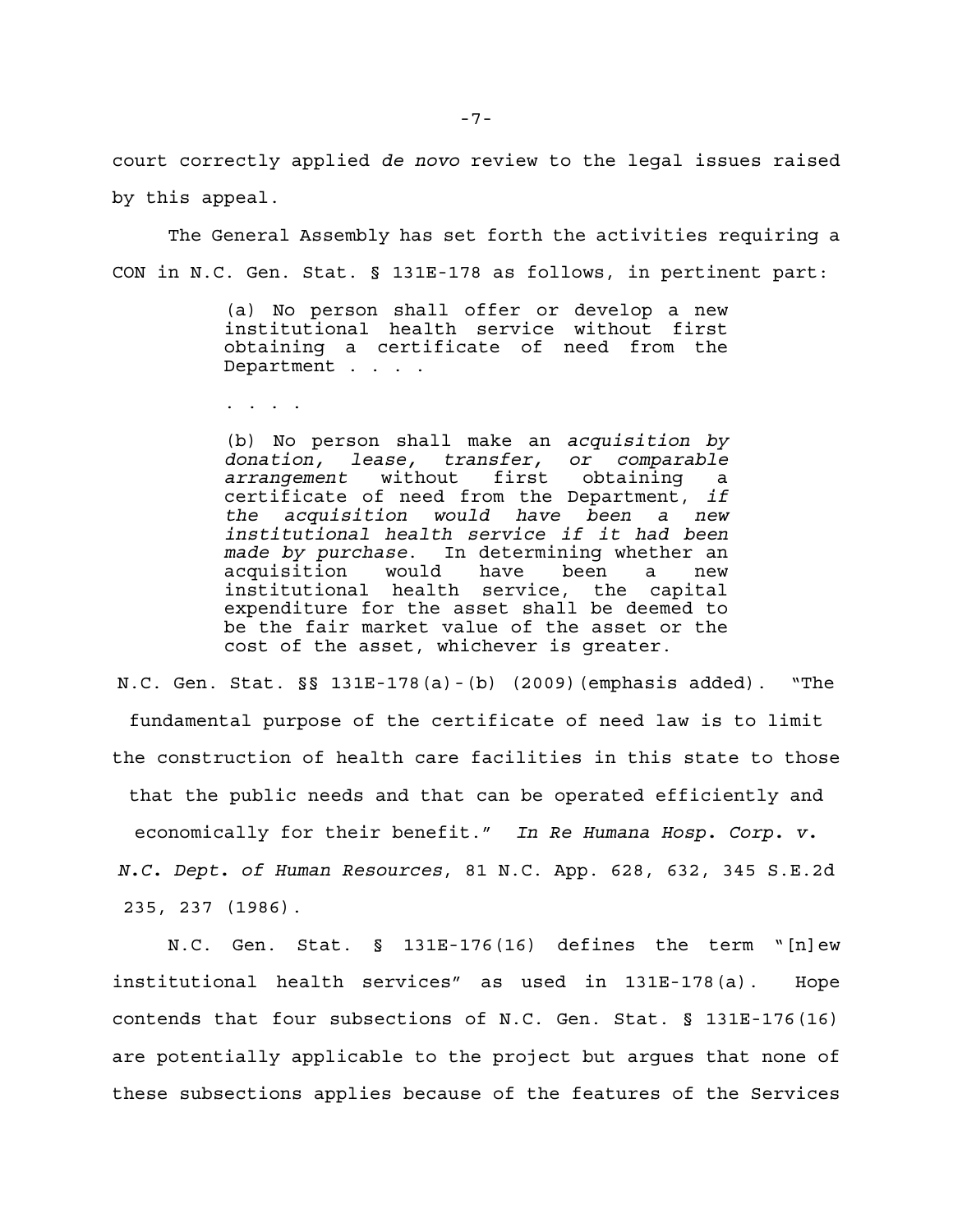Agreement. The subsections which Hope argues are potentially applicable are:

> b. Except as otherwise provided in G.S. 131E-184(e), the obligation by any person of a capital expenditure exceeding two million dollars (\$2,000,000) to develop or expand a health service or a health service facility, or which relates to the provision of a health service. The cost of any studies, surveys,<br>designs, plans, working drawings, designs, plans, working drawings, specifications, and other activities, including staff effort and consulting and other services, essential to the acquisition, improvement, expansion, or replacement of any plant or equipment with respect to which an expenditure is made shall be included in determining if the expenditure exceeds two million dollars (\$2,000,000).

. . . . f1. The acquisition by purchase, donation, lease, transfer, or comparable arrangement of any of the following equipment by or on behalf of any person:

- . . . . 5a. Linear accelerator.
- . . . . 7. Magnetic resonance imaging scanner.
- 8. Positron emission tomography scanner.
- 9. Simulator.

. . . . p. The acquisition by purchase, donation, lease, transfer, or comparable arrangement by any person of major medical equipment.

s. The furnishing of mobile medical equipment to any person to provide health services in North Carolina, which was not in use in North Carolina prior to the adoption of this provision, if such equipment would otherwise be subject to review in accordance with G.S. 131E-176(16)(f1.) or G.S. 131E-176(16)(p) if it had been acquired in North Carolina.

N.C. Gen. Stat. § 131E-176(16) (2009).

. . . .

We first note that if Hope's proposed project would fit within the definition of a "new institutional health service" under any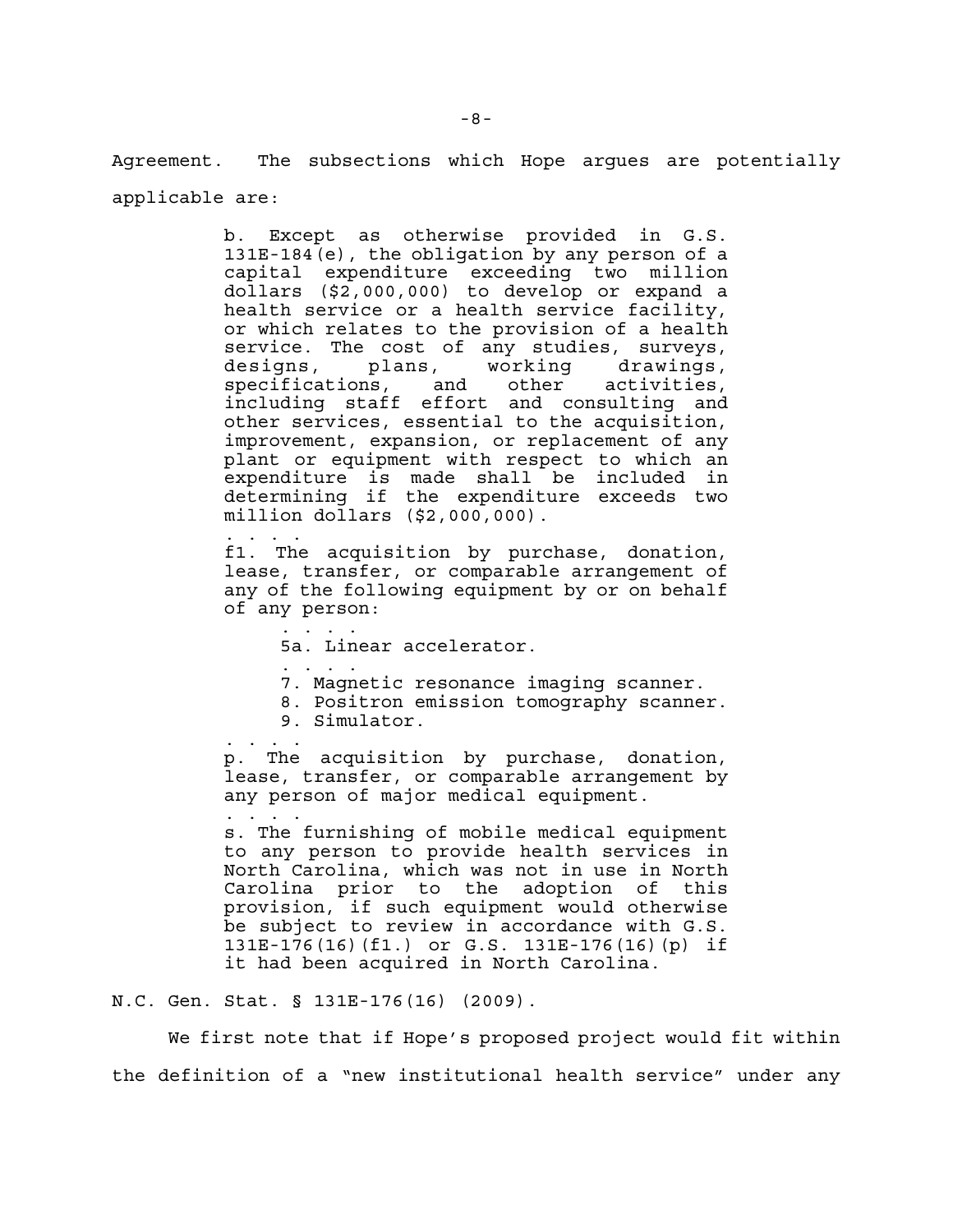subsection of N.C. Gen. Stat. § 131E-176(16), a CON would be required for the project. The fact that the project would not be covered under any of the approximately seventeen other potential definitions of "new institutional health service" is irrelevant. Therefore, if any one of the potential definitions as noted above were applicable to Hope's proposed project, it would constitute a "new institutional health service" and would thus require a CON under N.C. Gen. Stat. § 131E-178(a).

We also note that the proposed Services Agreement was not provided by Hope in its request for declaratory ruling; Hope gave only a general description of the major terms of the proposed agreement. In fact, the Respondent-Intervenors have argued that the request for declaratory ruling lacked sufficient information in several respects for DHHS to make a ruling and that for DHHS to do so, it would have to make findings of fact, which would be inappropriate in this proceeding for declaratory ruling. In this regard, the ruling found that "the Request lacks sufficient information and specificity to issue the ruling that Hope seeks." However, DHHS found that Hope did describe the "proposed transaction in enough detail to demonstrate that it would be a violation of the CON law if consummated in the manner described."

Based upon the information provided in Hope's request for declaratory ruling, the definition of N.C. Gen. Stat. § 131- 176(16)(f1) is the most applicable to Hope's proposed project, and we will therefore address the application of this subsection.

-9-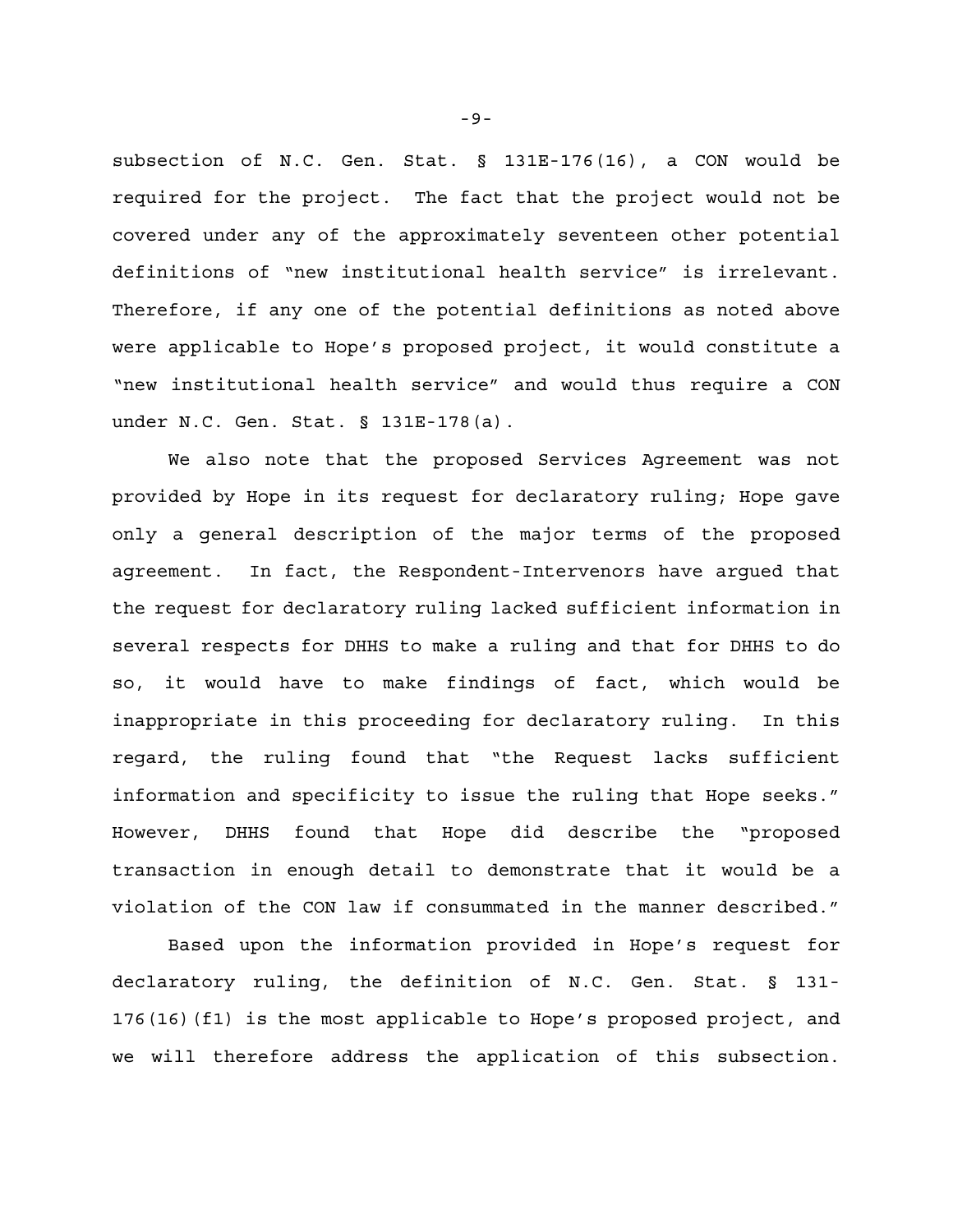Section 131E-176(16)(f1) states the following, in pertinent part:

> (16) "New institutional health services" means any of the following:

> > . . . . f1. The acquisition by purchase, donation, lease, transfer, or comparable arrangement of any of the following equipment by or on behalf of any person: . . . . 5a. Linear accelerator.

> > > . . . . 7. Magnetic resonance imaging scanner. 8. Positron emission tomography scanner. 9. Simulator.

N.C. Gen. Stat. § 131E-176(16)(f1) (2009).

DHHS found that in Hope's request for a declaratory judgment, "[t]he acquisition of any of the[] pieces of [E]quipment to be offered or developed in North Carolina by either Hope or the Provider . . . is subject to the requirement for a CON." DHHS ruled that "[a]cquiring the ability to provide services using the Equipment in the State of North Carolina pursuant to some arrangement with an out-of-state Provider, regardless of how it is labeled or packaged, is a comparable arrangement under N.C. Gen. Stat. §§ 131E-176(16)(f1) and 131E-178(b)." Hope contends that it was not proposing to *acquire* the Equipment by purchase, donation, lease, transfer, or comparable arrangement and that DHHS ignored rules of statutory construction.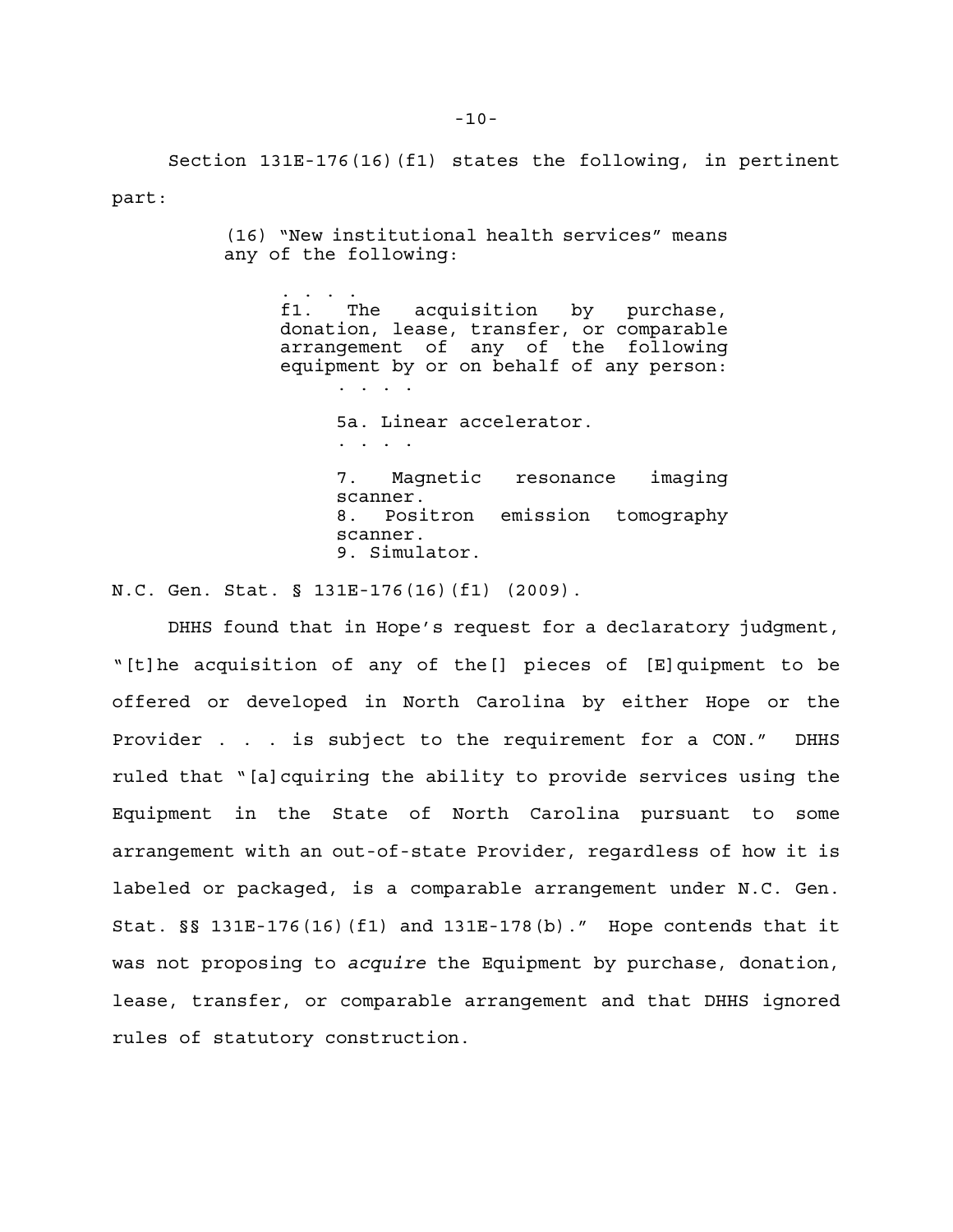First, the type of equipment that is to be furnished to Hope by the Provider is specifically enumerated under N.C. Gen. Stat. § 131E-176(16)(f1). Pursuant to the Services Agreement, Hope would receive a linear accelerator, magnetic resonance imaging scanner, positron emission tomography scanner, and a simulator. Secondly, DHHS correctly ruled that Hope was acquiring the Equipment through an arrangement which is "comparable" to a purchase, donation, lease, or transfer. Hope argues that because it would not have any ownership or property interest in the Equipment and because the Equipment would continue to be owned by the Provider, that it would not "acquire" the Equipment and that the Services Agreement is not a "comparable arrangement." We disagree.

"Where the language of a statute is clear and unambiguous, there is no room for judicial construction and the courts must construe the statute using its plain meaning. But where a statute is ambiguous, judicial construction must be used to ascertain the legislative will." *Burgess v. Your House of Raleigh,* 326 N.C. 205, 209, 388 S.E.2d 134, 136-37 (1990) (citations omitted). Therefore, the rules of statutory construction "are relevant . . . only in those instances in which the interpretation of the statute is ambiguous or in doubt." *Realty Corp. v. Coble, Sec. of Revenue*, 291 N.C. 608, 612, 231 S.E.2d 656, 659 (1977). However, "[t]he interpretation of a statute given by the agency charged with carrying it out is entitled to great weight." *Frye Reg'l Med. Ctr*. *v. Hunt*, 350 N.C. 39, 45, 510 S.E.2d 159, 163 (1999) (citation omitted).

-11-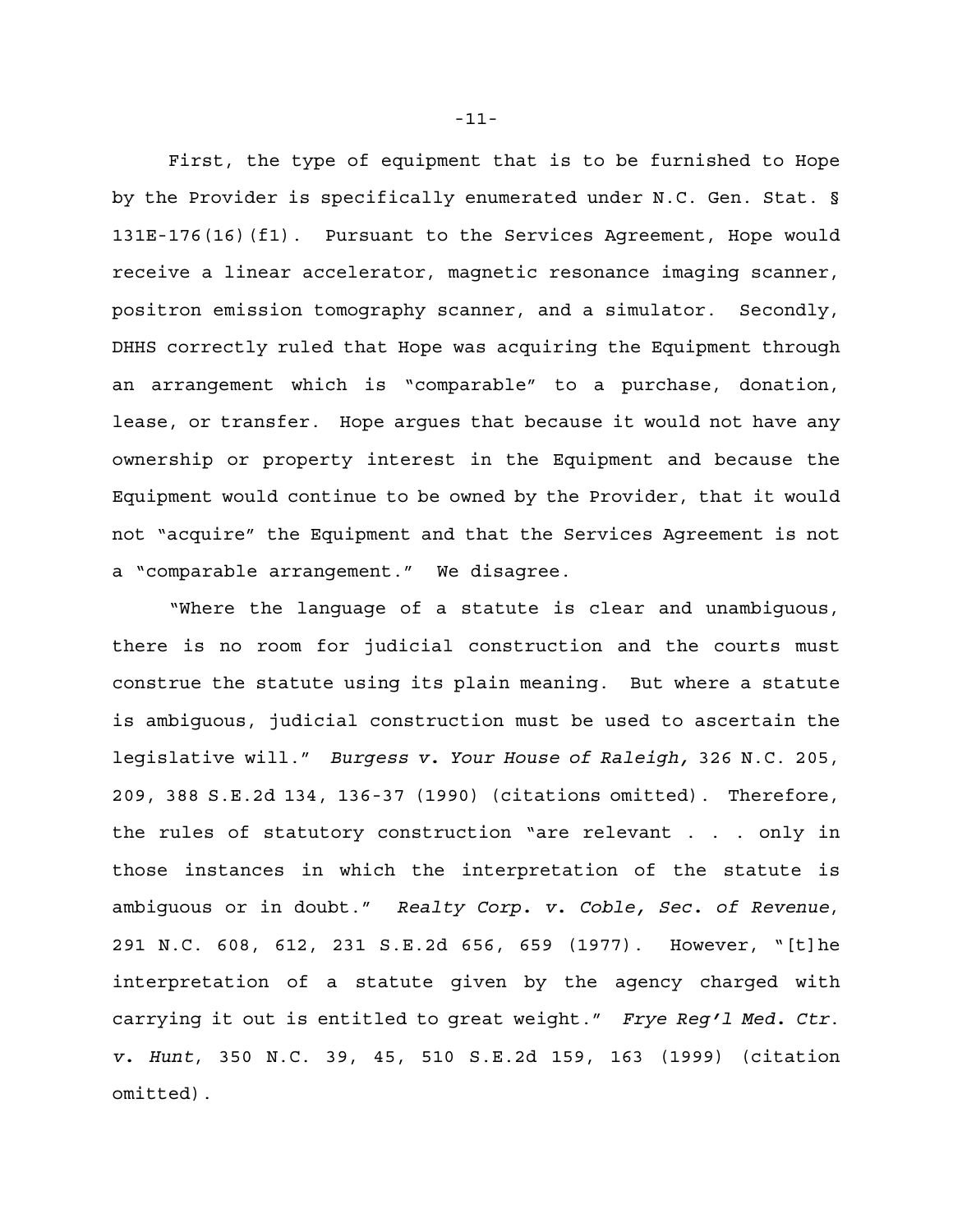We must determine the meaning of the word "acquisition" as it is used in N.C. Gen. Stat. § 131E-176(16)(f1). The statute states that an acquisition may occur by a purchase, donation, lease, transfer or a "comparable arrangement." An "acquisition" is defined by BLACK'S LAW DICTIONARY as "[t]he gaining of possession or control over something." BLACK's LAW DICTIONARY 24 (7<sup>th</sup> ed. 1999). Hope's Services Agreement falls within this definition, as it would give Hope possession of the Equipment and would permit Hope to use the Equipment to provide services to its patients. Hope's request for a declaratory ruling even stated that "the Provider [would] furnish to Hope [the Equipment] for the benefit of Hope's patients." Although Hope's possession of the Equipment may not be permanent and the Equipment's title may not be in Hope's name, the fact that the Equipment would be in Hope's possession and control to the extent that it were used to provide services to Hope's patients constitutes an "acquisition" in the plain meaning of the term.

The ruling that the Services Agreement is a "comparable arrangement" by which Hope would "acquire" the Equipment is also in keeping with the CON law's stated purpose. The purpose of the certificate of need law is "to control the cost, utilization, and distribution of health services[.]" *In re Denial of Request by Humana Hospital Corp.*, 78 N.C. App. 637, 646, 338 S.E.2d 139, 145 (1986). By requiring health care facilities to obtain a CON before providing new institutional health services, the General Assembly intended to "limit the construction of health care facilities [and

-12-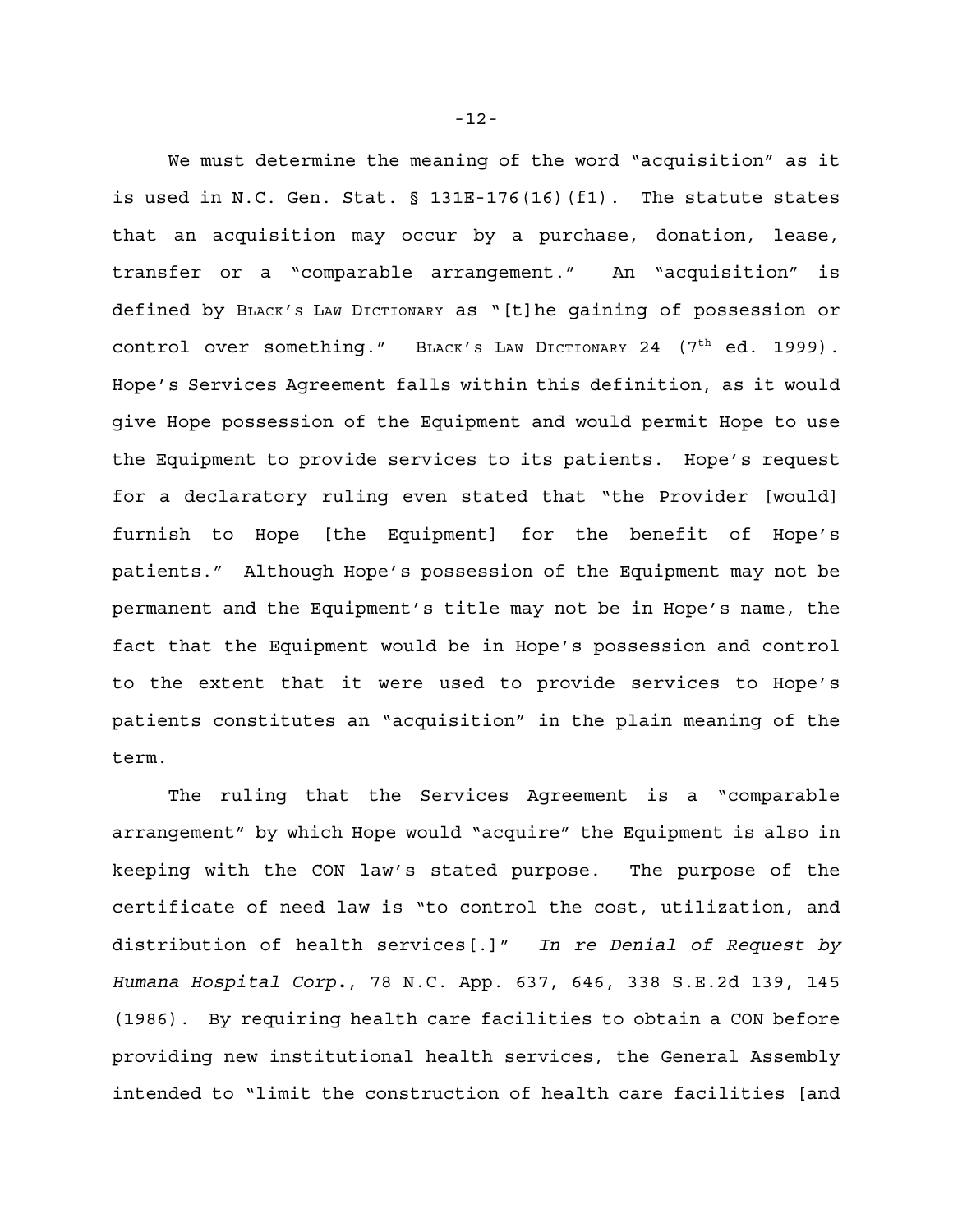the growth of new institutional health services] in this state to those that the public needs and that can be operated efficiently and economically for their benefit." *Humana,* 81 N.C. App. at 632, 345 S.E.2d at 237; *see also* N.C. Gen. Stat. § 131E-175 (2009). One objective of the CON law is to limit and control what new institutional health services are offered in the state, and the Equipment to be used under the proposed Services Agreement is specifically identified in N.C. Gen. Stat. § 131E-176 (16)(f1). We see no reason not to give deference to DHHS's interpretation of the statute and its conclusion that "acquiring the ability to provide services using the Equipment in the State of North Carolina pursuant to some arrangement with an out-of-state provider, regardless of how it is labeled or packaged, is a comparable arrangement under N.C. Gen. Stat. § 131E-176(16)(f1) and 131E-178(b)." This interpretation is both logical and consistent with the purposes of the CON law. Accordingly, we conclude that the trial court did not err in affirming DHHS's ruling that Hope's proposal was an "acquisition" of equipment, and thus was governed by the CON law.

Because the trial court properly affirmed DHHS's ruling based upon N.C. Gen. Stat. § 131E-176(16)(f1), it is not necessary for us to address Hope's arguments as to why the Services Agreement does not constitute a "new institutional health service" under other subsections of N.C. Gen. Stat. § 131E-176(16), which Hope contends could potentially apply. Even if the Services Agreement did not fall under any of the other subsections, Hope would still be

-13-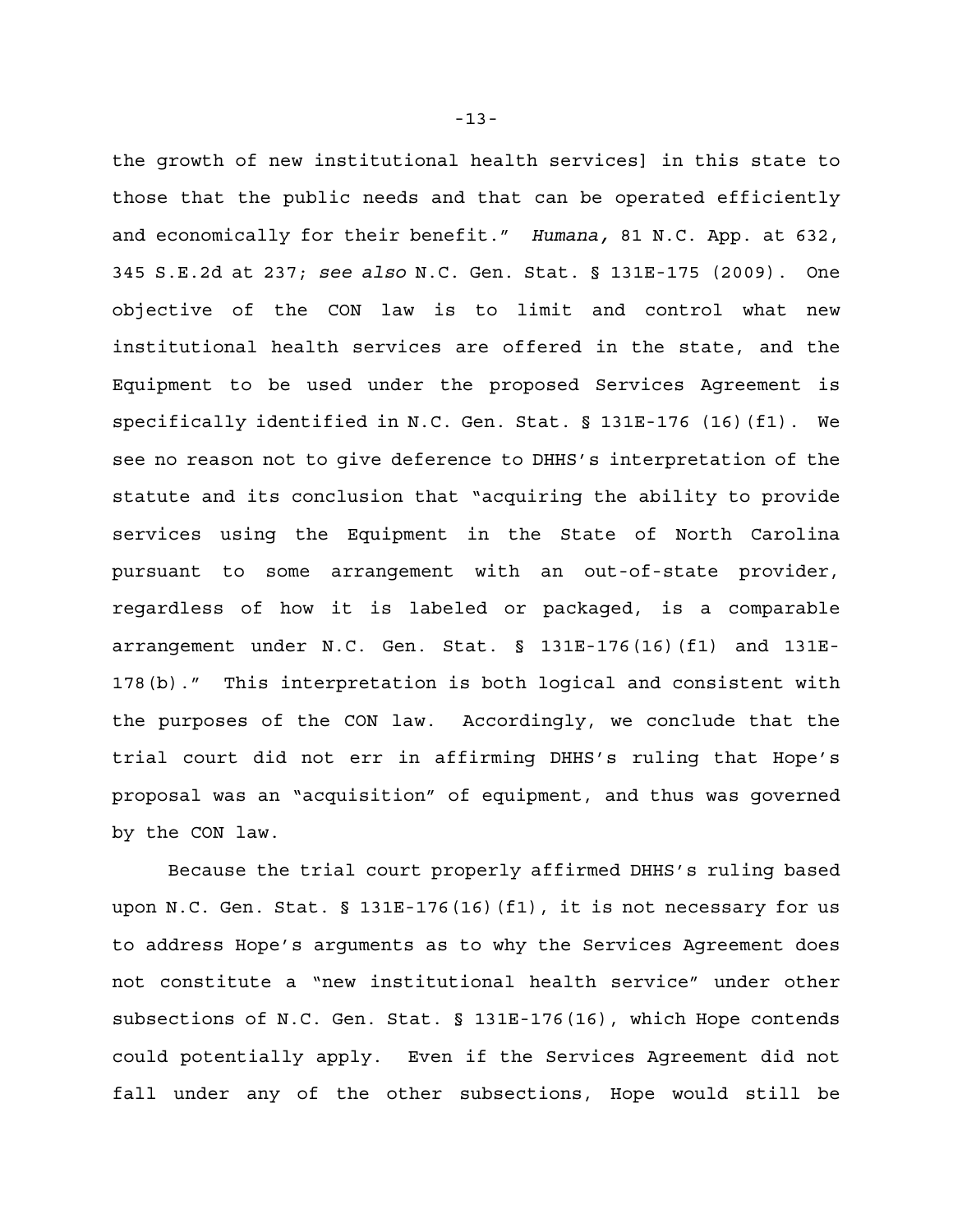required to obtain a CON for the project based upon N.C. Gen. Stat. § 131E-176(16)(f1).

In Hope's second argument, Hope contends that the trial court erred in affirming DHHS's ruling because DHHS's declaratory ruling denied Hope's request "not only for the reasons stated in the ruling, but also for 'additional bases' not discussed in the ruling." Hope argues that "[t]he Department's attempt to adopt these additional bases for its ruling was made upon unlawful procedure and was in substantial violation of Hope's right to meaningful appellate review." Accordingly, Hope argues that DHHS's ruling should be limited to the grounds set forth in the ruling itself. We disagree.

In its declaratory ruling, DHHS noted that the parties which opposed the request for a declaratory ruling, collectively known as the "Commentators," had provided "a number of useful analyses of the Request." The declaratory ruling stated that:

> [a]ll of the Commentators have put forth theories and cited authority suggesting that I should deny the Request. I have considered all of the Comments as well as the arguments of Hope. To the extent the Commentators' theories and authority are not encompassed in the discussion above, it is not because they lack merit, but rather because they constitute additional bases for denial of the Request.

N.C. Admin. Code tit. 10A, r. 14A.0103 provides that DHHS may request and consider comments from those who may be affected by the ruling in its consideration of a request for a declaratory ruling.

> (f) A declaratory ruling procedure may consist of written submissions, oral hearings, or such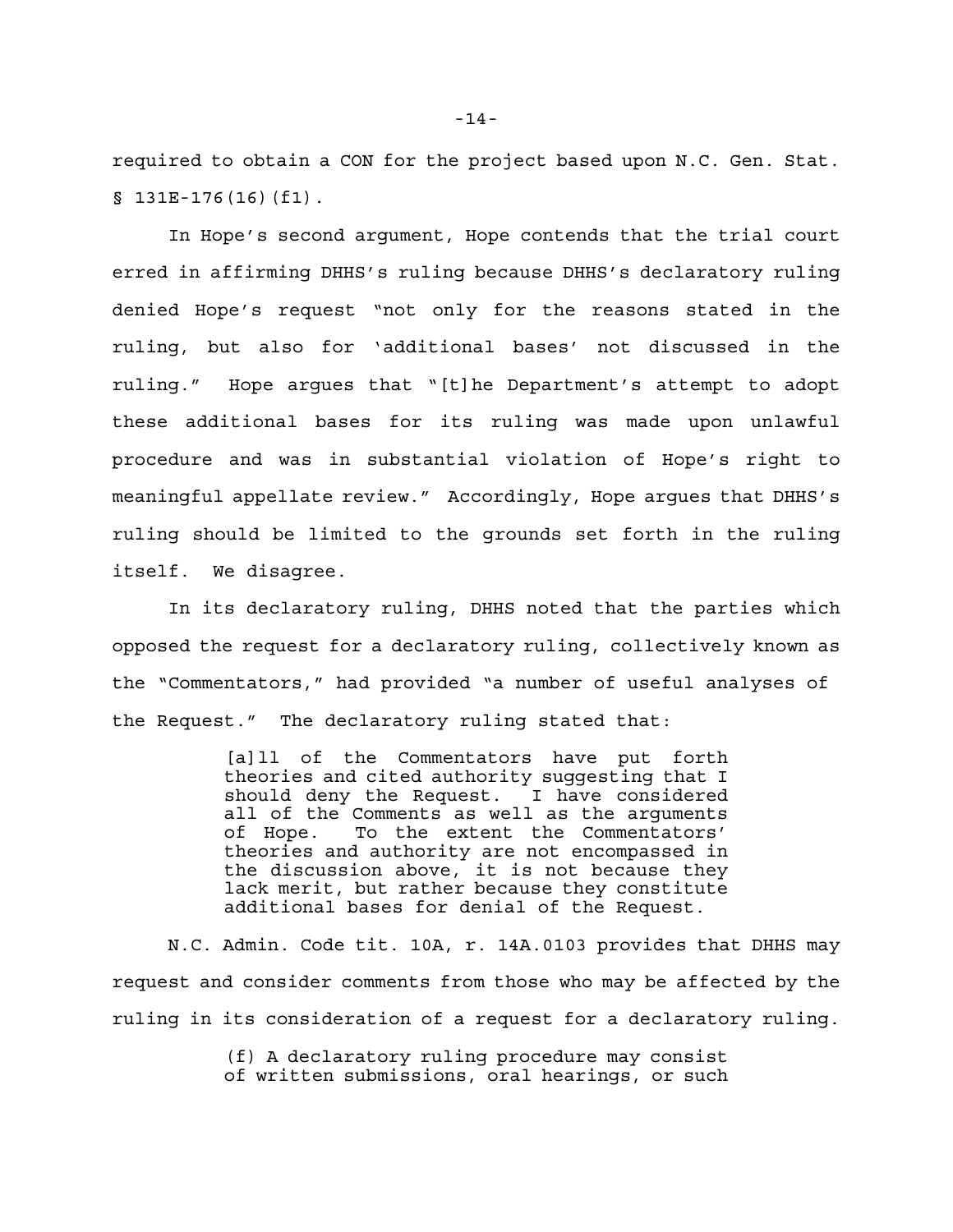other procedure as may be appropriate in a particular case. (g) The Director may issue notice to persons who might be affected by the ruling that written comments may be submitted or oral presentations received at a scheduled hearing.

N.C. Admin. Code tit. 10A, r. 14A.0103(f)-(g) (June 2008). In accordance with Rule 14A.0103, DHHS received and considered comments from many Commentators, as noted above. The Commentators presented the legal arguments and authorities, some of which were similar and some of which differed from the arguments presented by others. As this was a declaratory ruling proceeding, there was necessarily no factual information provided by the Commentators. Hope did not object to the participation of the Commentators, to any of the particular comments provided by any Commentators, or to DHHS's consideration of those comments. Nor did Hope's petition for judicial review before the trial court take any exception to DHHS's consideration of any particular comments submitted. Hope's only exception related to the comments was:

It appears that DHHS, through the North Carolina Hospital Association, solicited the comments from the Commentators, knowing that the Commentators, the majority of which are hospitals, would be opposed to this request from Hope, a physician group. The Commentators, via the North Carolina Hospital Association, agreed that the Declaratory Ruling Request should be denied, and communicated their desire to DHHS that the Declaratory Ruling Request should be denied.

Thus, Hope appears to claim that DHHS was biased against it, as it objected only to DHHS's alleged selective "solicitation" of comments opposed to its request. Therefore, under N.C.R. App. P. Rule 10(a), this is the only issue regarding the comments which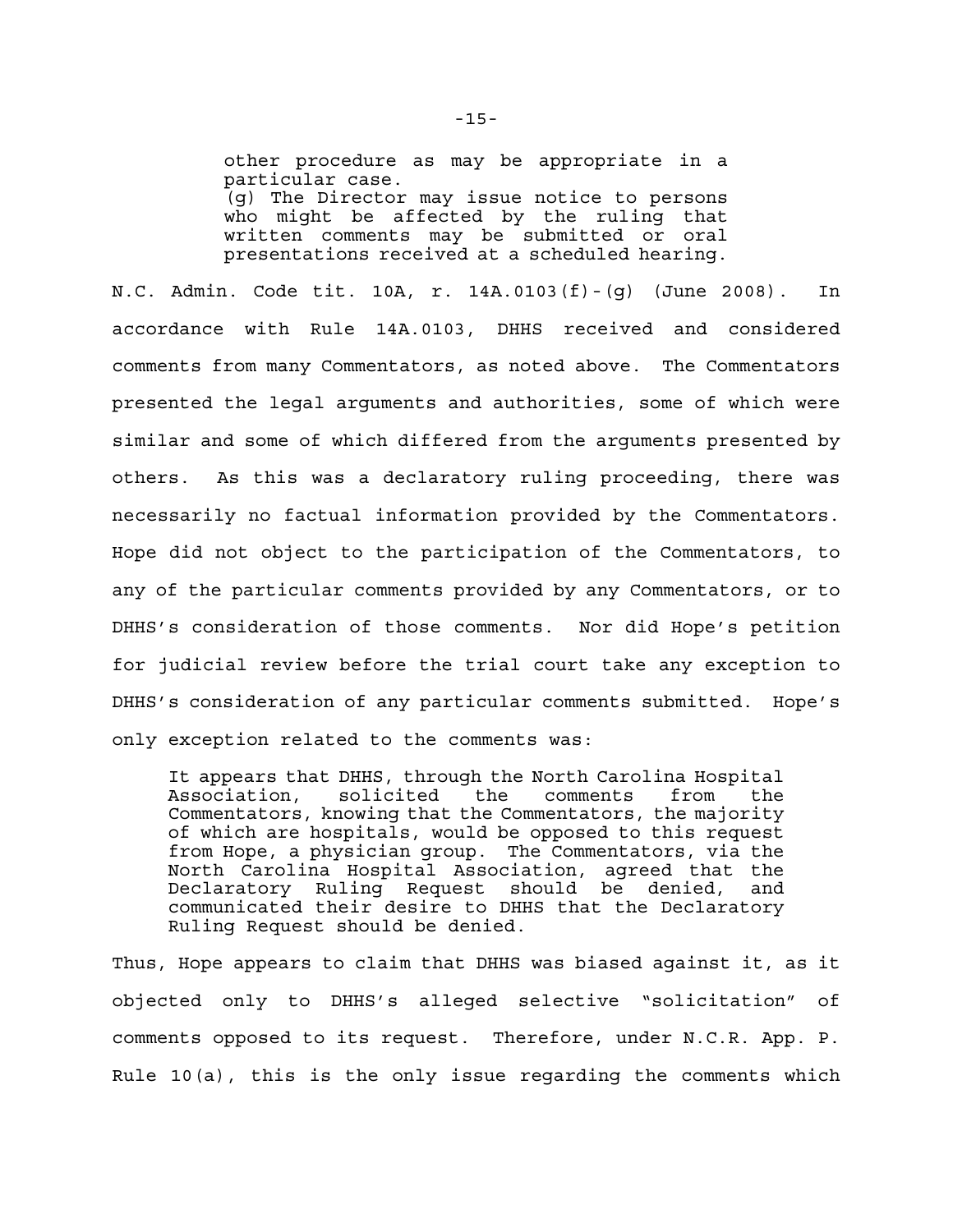Hope has preserved for appeal before this Court. "To properly preserve a question for appellate review a party must request, and receive, a ruling on the question from the trial court. N.C.R. App. P. 10(b)(1) (2006)." *Bio-Medical Applications of N.C., Inc. v. N.C. Dep't of Health & Human Servs*., 179 N.C. App. 483, 487, 634 S.E.2d 572, 576 (2006).

Rule 14A.0103(g) provides that DHHS may "issue notice to persons who might be affected by the ruling" so that they may comment upon the requested declaratory ruling. Hope does not contend or argue that the Commentators were not "persons who might be affected by the ruling." Hope has not demonstrated that DHHS made its ruling "upon unlawful procedure" by its consideration of the comments. N.C. Gen. Stat. § 150B-51(3) (2009). Indeed, Hope acknowledges that "the record fails to disclose how the Commentators learned of Hope's request" but argues that "a reasonable inference from the circumstances is that DHHS notified them and solicited their views. Unfortunately, such off-the-record communications between Director Fitzgerald and incumbent providers, if they occurred here, would not be unprecedented."<sup>2</sup> Certainly, the trial court did not err by failing to make an "inference" of

Hope is referring to *Mission Hosps., Inc. v. N.C. Dept. of* <sup>2</sup> *Health & Human Services*, 189 N.C. App. 263, 272, 658 S.E.2d 277, 282 (2008), in which this Court held "that the Director's *ex parte* communication with petitioner's counsel in the preparation of the Final Agency Decision violated the plain language of N.C. Gen. Stat. § 150B-135 and that this violation constitutes an error of law under N.C. Gen. Stat. § 150B-51(b). . . ." However, in *Mission Hospitals,* the *ex parte* communications were clearly demonstrated in the record.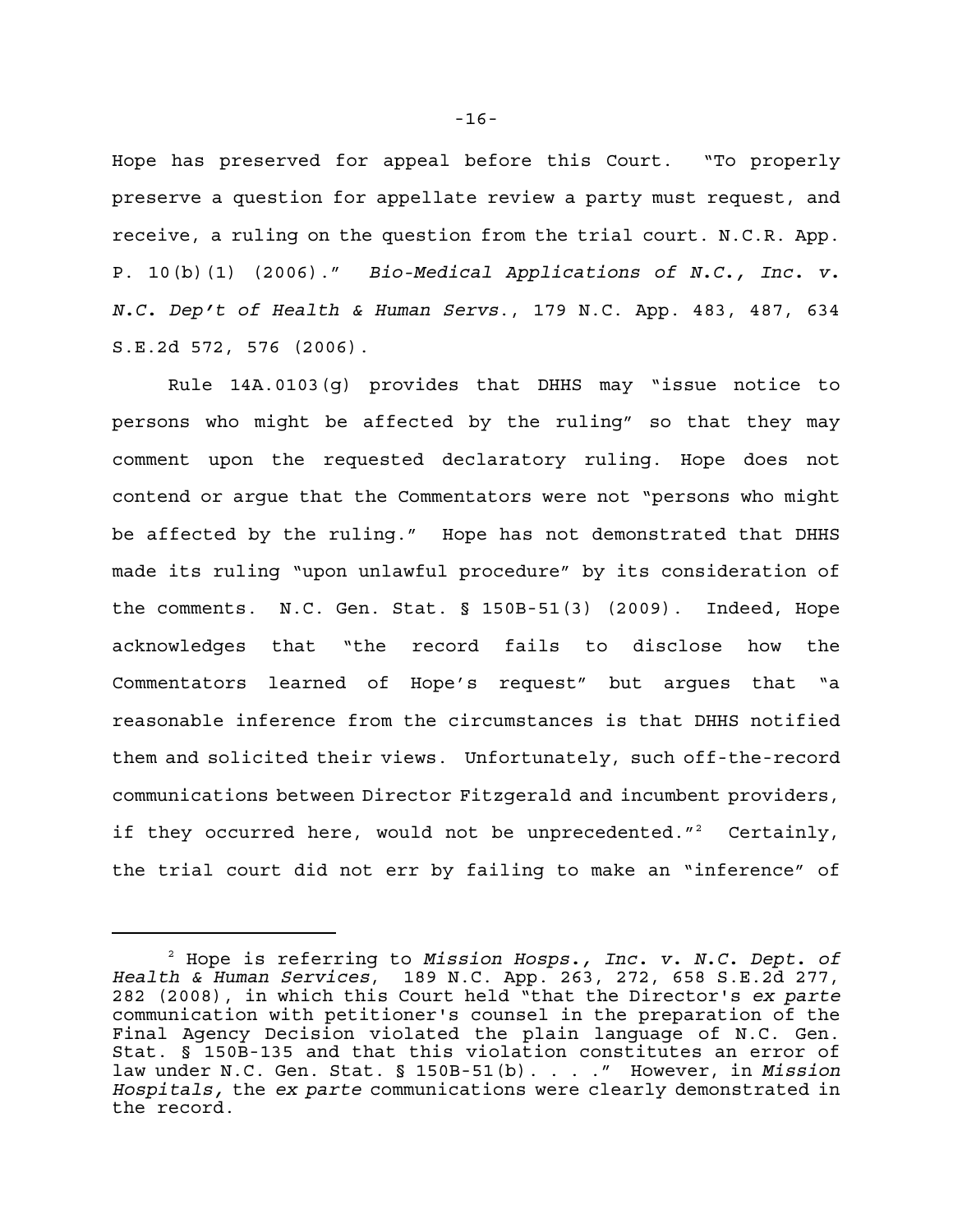impropriety in DHHS's procedure where the record admittedly contains no indication of such impropriety.

Hope also argues that the bases for the ruling were unlawful because the ruling referenced the arguments of the Intervenors as "additional bases" for its determination, without specifying the exact argument upon which it relied. Hope argues:

The Department purported to deny Hope's request not only for the reasons stated in the ruling, *but also* for "*additional bases*" not discussed in the ruling. By referring to *all* of the Intervenors' otherwise-unnamed "theories and authority" as "additional bases for denial," Department Director Fitzgerald attempted to incorporate *416 additional pages of argument against Hope* into his ruling. DHHS was so intent on denying Hope's request that *every* Intervenor's argument was deemed meritorious and every argument raised by Hope was deemed worthless."

We disagree with Hope's contention of the ruling as "incorporating" all 416 pages of the comments opposing its request. The ruling properly stated the legal bases for its denial of Hope's request, addressing each of Hope's arguments as to the four potential definitions of "new institutional health services," which could apply to its proposed project. Read in the context of the entire ruling, the disputed provision does not adopt any particular legal argument put forth by any Commentator other than those already addressed by the ruling; the disputed provision simply states that DHHS did fully consider the comments and that they support DHHS's ruling. This argument is also without merit.

Lastly, Hope argues that the trial court erred in denying Hope's request for attorney's fees because an award of attorneys' fees would have been just and because DHHS acted without

-17-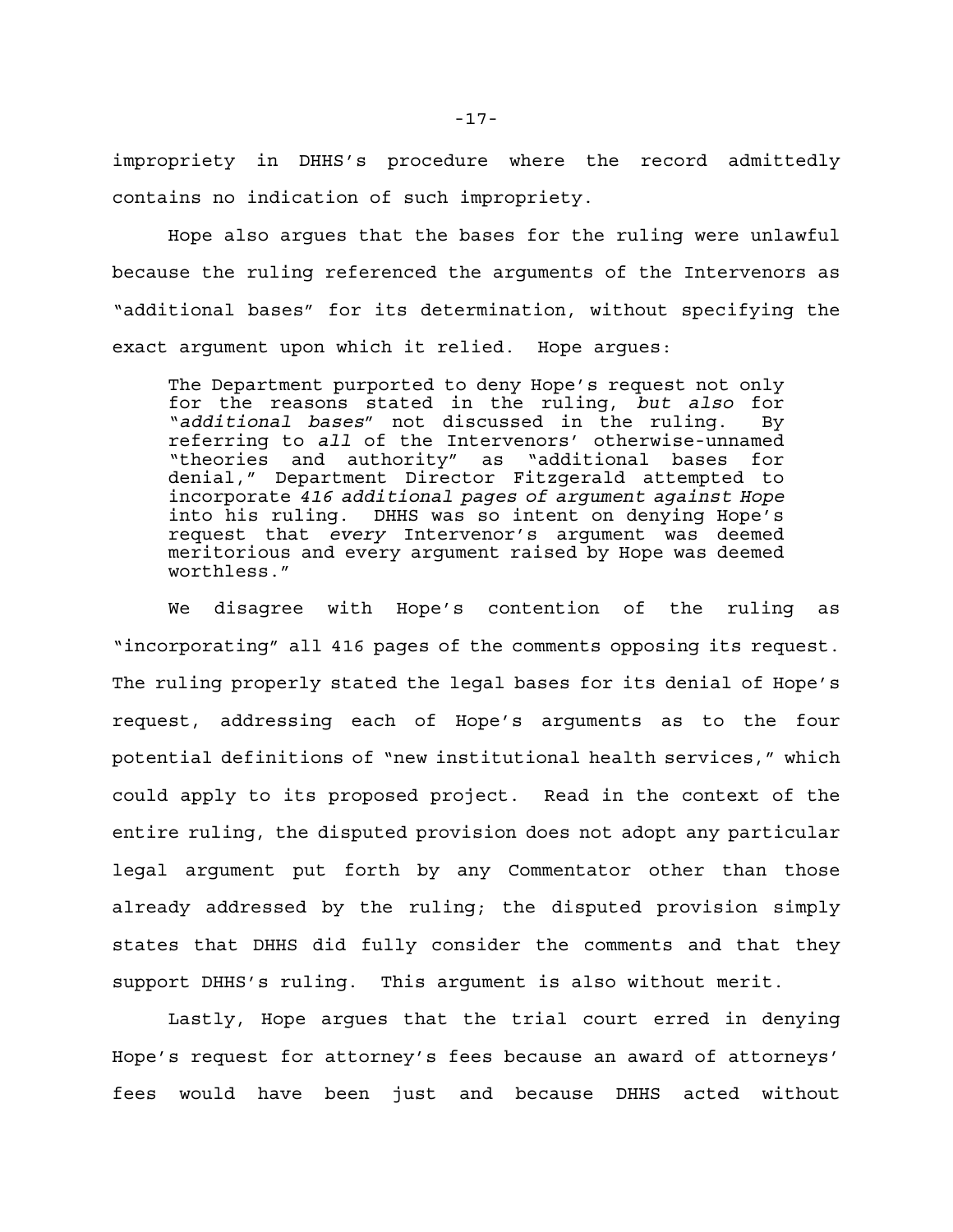substantial justification. Hope contends that DHHS's "refusal to apply the law as it exists to the facts . . . are 'special circumstances' that support an award of attorney's fees." We disagree.

Hope argues that pursuant to N.C. Gen. Stat. § 6-19.1, because DHHS acted without substantial justification in pressing its claim against Hope, this supports an award of attorney's fees. N.C. Gen. Stat. § 6-19.1 (2009) provides:

> [i]n any civil action, other than an adjudication for the purpose of establishing or fixing a rate, or a disciplinary action by a licensing board, brought by the State or brought by a party who is contesting State action pursuant to G.S. 150B-43 or any other appropriate provisions of law, unless the prevailing party is the State, the court may, in its discretion, allow the *prevailing party* to recover reasonable attorney's fees, including attorney's fees applicable to the administrative review portion of the case, in contested cases arising under Article 3 of Chapter 150B, to be taxed as court costs against the appropriate agency if:

> (1) The court finds that the agency acted without substantial justification in pressing its claim against the party; and

> (2) The court finds that there are no special circumstances that would make the award of attorney's fees unjust.

(emphasis added). "[I]t is imperative to note that G.S. § 6-19.1 is not applicable, and cannot be used by [a party] to recover attorney's fees unless [the party is] found to be the prevailing party." *House v. Hillhaven*, *Inc.*, 105 N.C. App. 191, 195, 412 S.E.2d 893, 896 (1992). Necessarily, because Hope was not the